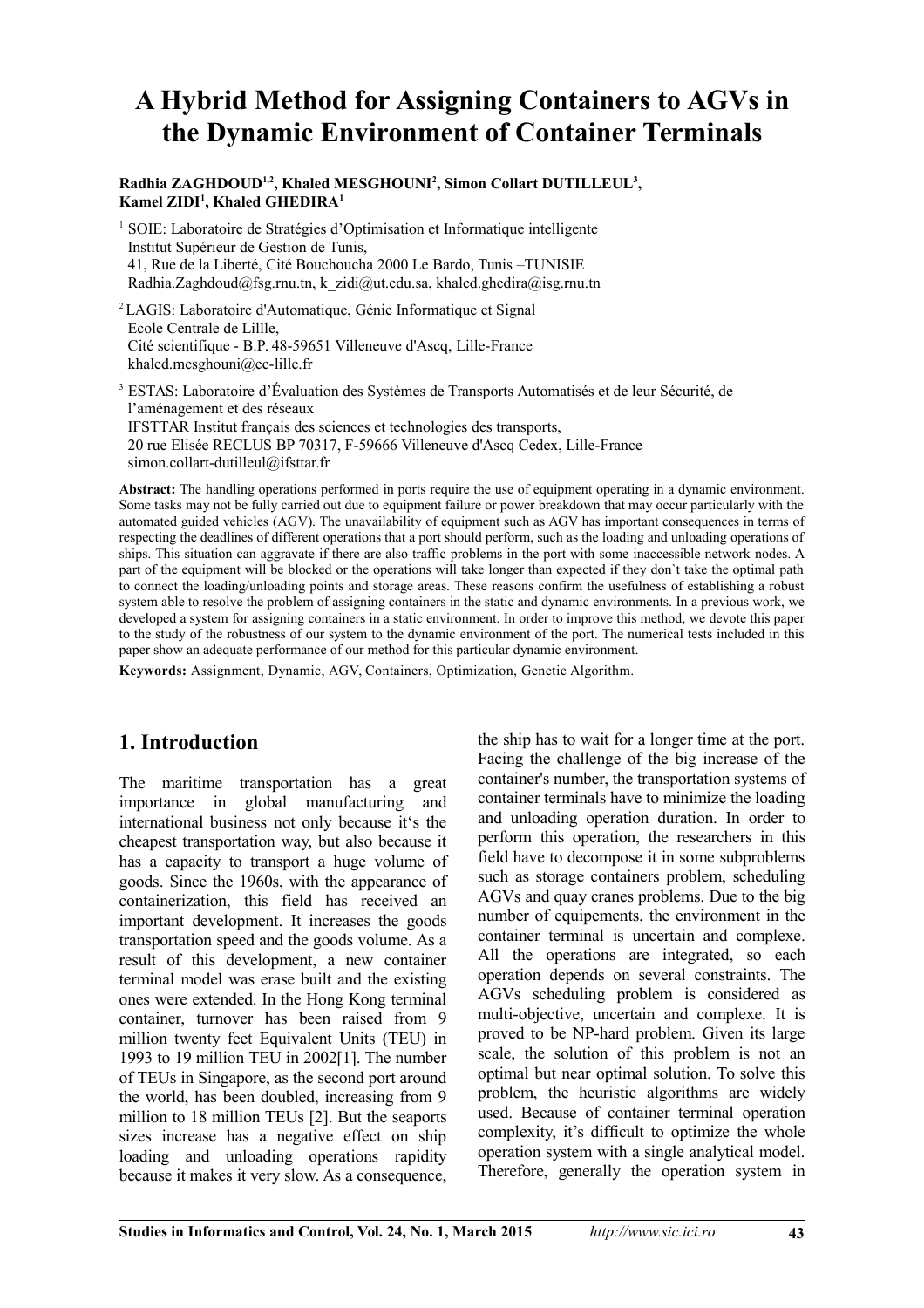container terminal is divided into several subprocesses and each sub-process is optimized separetly. This paper is organized as follows. The second section studies the literature review of the AGVs and containers scheduling in a dynamic enviroment. In the third section we propose the problem description. The fourth section describe the robustness of the proposed approach in the dynamic environment. Finally the conclusion and perspectives will be presented in the fifth section.

# **2. Literature Review**

According to [3], the AGV scheduling approaches can be divided into two classes: offline scheduling and on-line scheduling. The off-line scheduling refers to the planning of activities for the entire scheduling period in advance. On the other hand, the on-line scheduling attempts to schedule operations dynamically at runtime. The solution time efficiency of an off-line approach is not a critical concern. This approach formulates machines and AGV scheduling problems as a constrained optimization model, and then solves the problem using an appropriate optimization algorithm. In the off-line approach, transportation requests, operation times and additional information about the system need to be perfectly predictable in advance. The off-line scheduling has attracted many researchers to find a separate schedule for operations and material handling systems or simultaneous schedule. Heuristic optimization approaches, are also used for a feasible and good solution of off-line scheduling problems as most problems are NP hard in terms of complexity [4]. In practice, exact information about jobs is usually known at a very late instant. This makes off-line scheduling hardly possible. Therefore, on-line scheduling or dynamic dispatching rules are necessary to control vehicles and machines [5, 6] one type of scheduling strategy is to use dynamic dispatching rules to determine which job should be processed next, when a resource becomes available. Such rules are very common in systems where many scheduling decisions must be made in a period of time. They consider an on-line dispatching system when a vehicle drops off a load or a new load arrives. There are two main types of on-line dispatching system; decentralized and centralized systems. If a single control system simultaneously controls all AGVs in the

system, they refer it as a centralized system. All information related to vehicles such as pick-up and drop-off locations, load release times, vehicle positions and status are stored in the controller's data base [7]. For [8], if the dispatching decision is carried out, a route and schedule should be planned for the AGV to move the job from its origin to its destination within the AGV network. A route implies the path which should be taken by the AGV when making a pick-up or delivery. The related schedule gives arrival and departure times of the AGV at each part, pick-up and drop-off point and intersection during the route to ensure collision free routing. The selection of a certain route and schedule is effective in the performance of the system. Therefore, one of the objectives of the routing of AGVs is to minimize transportation times. The algorithms have to be developed to solve the routing problem. Two categories of algorithms can be distinguished, namely static and dynamic algorithms. Analogies between these problems from transportation literature and routing and scheduling problems for AGVs in automated guided vehicle systems are clear. Therefore, attention is paid in the literature to developing non-conflicting routes for AGVs. With a nonconflicting route, an AGV arrives as early as possible at the destination without conflicting with other AGVs. In AGV routing with static algorithms the route from node i to node j is determined in advance and is always used if a load has to be transported from i to j. In this way, a simple assumption is to choose the route with the shortest distance from i to j. However, these static algorithms are not able to adapt to changes in the system and traffic conditions. In dynamic routing, the routing decision is made based on real-time information and, as a result, various routes between *i* and *i* can be chosen. Static routing problems in AGV systems are related to vehicle routing problems (VRP) studied in transportation literature.

# **3. Problem Description**

Assume a set of containers stored in different positions named depots at the port. These containers must be transported to a discharging location in order to be transferred by trucks, trains…etc to clients or to a charging location in order to be transferred to the ship. The problem consists to transporting these containers from an initial position to a final position by a set of AGVs. But the number of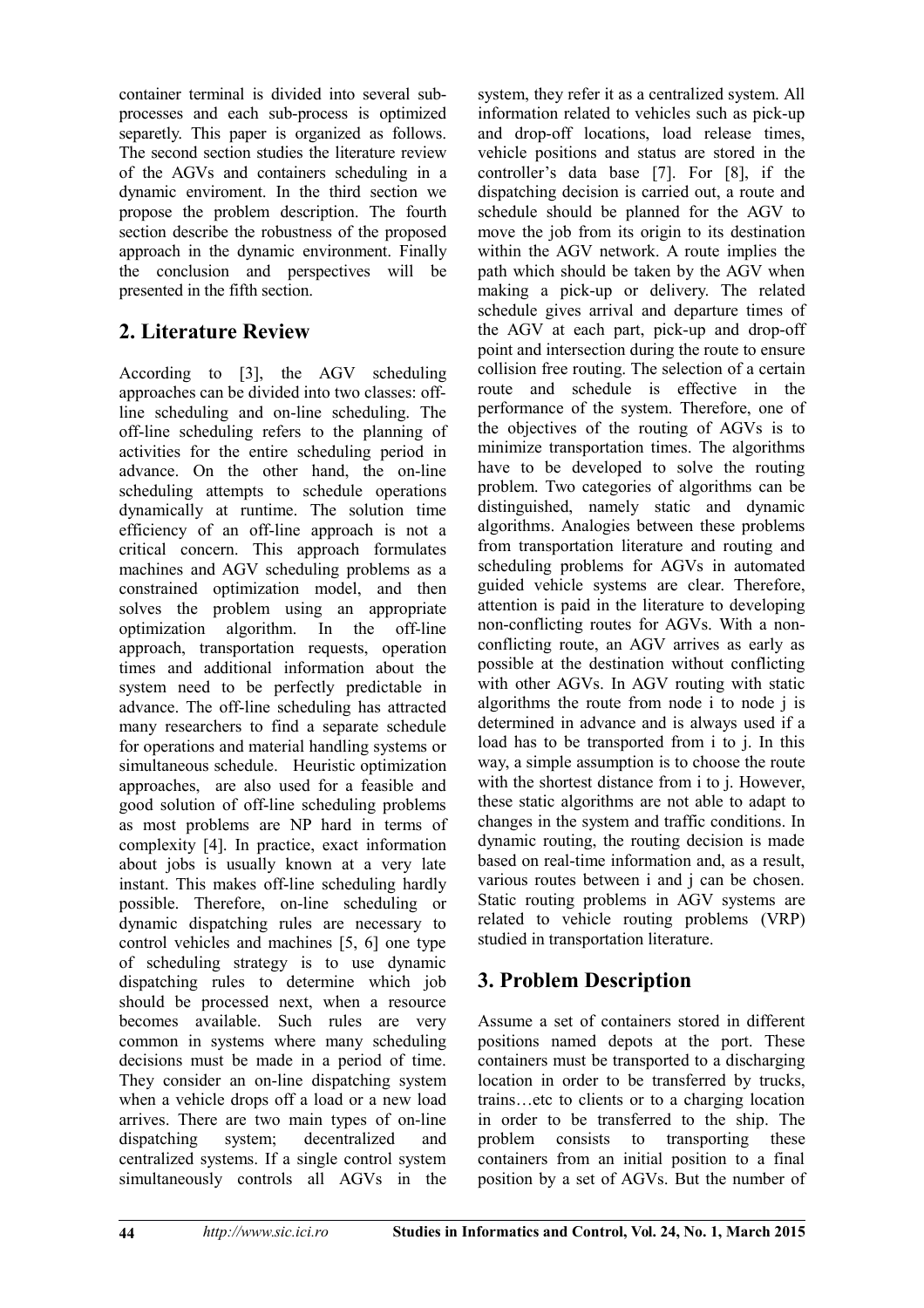AGVs is limited and it's very small in comparison with containers number. So each AGV must transport a set of containers not once but at multiple travels. It's a repetitive task for each AGV, this tasks consists in moving to the initial container position and transporting it to its final position. This work has to be the same for all the AGVs. The static version of this problem was studied in our previous work [9] and the numerical results showed the performance of the proposed approach. But in the real environment, where the conditions are changing, the model of port is bigger and the movement in the terminal is dynamic, the precedent approach will be unable to solve the problem.

### **3.1 Main objective problem**

Our problem is included in a global problem; loading and unloading operation of a ship, in a container terminal. It is a problem of assigning and optimizing of the using of AGV. The main objective is to move all ship containers from a drop-off location to a pick-up location or backwards, with certain constraints; a minimum total time of work for all the system AGVs, a minimum time taken by the whole operation and a maximum equilibrium in time of work between AGVs. The assigning of a set of tasks to each AGVs depends on its availability. A task is defined as; transportation of only one container from a discharging location to a charging location or backwards. Throughout this period of time the AGV is not available, but after completing a task, an AGV can start another task. Throughout the whole operation of transporting, the AGV can be currently: (1) Available and in the same position of the container, so it can transport it directly. (2) Available but far from the position of the container, in this case, it must move to the position of the container in order to transport it. In order to optimize this operation, we propose to assign each task to the nearest available AGV and the AGV having the minimum total time of work. It must take the shortest path to arrive at the container position and move it to its final position. The AGV is autonomous but its autonomy is limited by the quantity of energy that it has. So it's necessary to optimize its work. That's why; we propose to create equilibrium between the working times of AGVs. The optimization of assigning containers to AGV depends on the distance between the AGV position and the initial

container position, on its speed, on its tardiness caused by traffic routes and the difference between work times taken by each AGV of the system. When the AGV arrives at the container position it needs a special tool to dispose the container, it's generally called crane quay. For our application this crane quay is replaced by an instrument named cassette that's usually available to take the container on its position at the AGV, this cassette can minimize the waiting time for container to become available. Containers on cassettes are thus disconnected from the transport equipment moving them, rendering higher efficiency and productivity since the idle time is reduced. So the AGV doesn't need to wait for the availability of a crane quay. The mathematic model was proposed in [9] and a multi-objective approach in a static environment was proposed in [10]. The objective of this work is to study the robustness of the approach proposed in [9,10] to resolve the problem of assigning containers to AGVs in a big port with dynamic environment. In particular case, when some new containers arrive at the terminal and must be transported in urgent time. Also when some nodes are unavailable, the shortest paths may be unavailable too, so the necessity to replace this paths by others which are obligatory not optimal because the shortest paths are unique. So our exact objective in this work is to propose a robust system able to solve the problem of inserting new containers and exchanging the failed nodes or failed depots during the approach execution.

### **3.2 Mathematic model**

 $D = \{D_1, D_2, D_3, \dots, D_m\}$  a set of depots (loading and unloading depots) with a cardinality equal to m.

 $D' = \{D'_{1}, D'_{2}, D'_{3}, ..., D'_{m'}\}$  a set of new depots corresponding of new containers.

 $T = \{T_1, T_2, T_3, \dots, T_n\}$  a set of tasks with a cardinality equal to n.

 $T' = \{T'_{1}, T'_{2}, T'_{3}, \ldots, T'_{n'}\}$  a set of new tasks with a cardinality equal to n'.

 $V = \{V_1, V_2, V_3, \dots, V_k\}$  a set of vehicles (AGV) with a cardinality equal to k.

 $MI = \left\{ {M_I,M_2,M_3,...,M_p} \right\}$ a set of intermediate nodes with a cardinality equal to p.

 $\mathcal{M}' = \{ M_I, M_I, M_I, \dots, M' \}$  a set of new intermediate nodes with a cardinality equal to p'.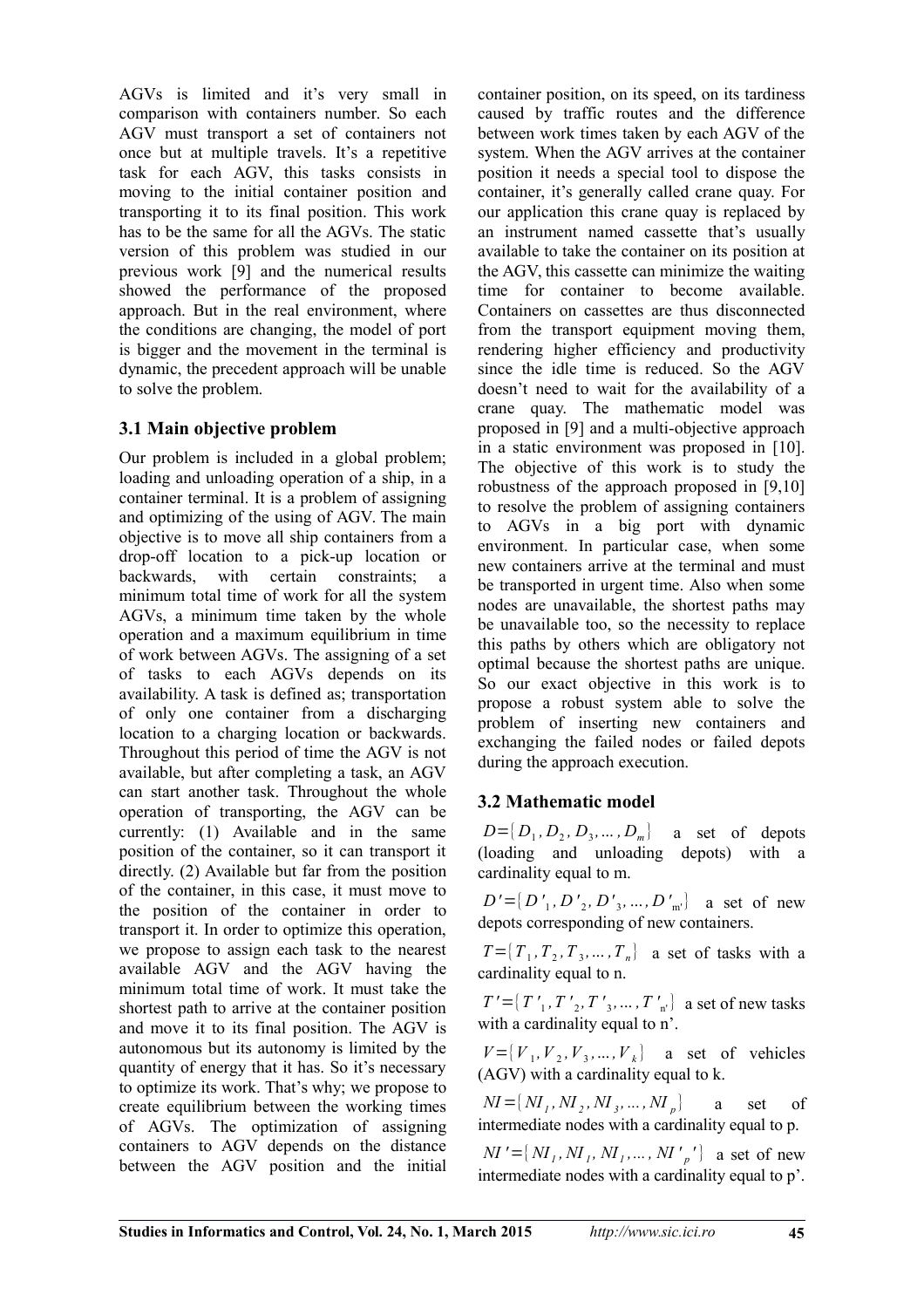$N = NI \cup D$  a set of nodes representing depots nodes and intermediate nodes with a cardinality equal to m+p.

*N '*=*N*∪*NI '*∪*D'* a set of total number of nodes with new tasks and new nodes.

*dij* : distance between node i and node j.

 $t_{ijv}$ : time taken by a vehicle v to go from node i to node j.

 $\left[ Id_i, If_i \right]$ : time windows of task.

 $\left[ Id_i + \tau_i, If_i + \tau_i \right]$ : new time windows of task.

*da<sup>i</sup>* : arrival time at node i.

 $da_i + \tau'$ <sup>*i*</sup> new arrival time at node i.

*dd <sup>i</sup>* : departure time from node i.

 $dd_i + \tau'$ <sup>'</sup><sub>i</sub>: new departure time from node i.

*Da<sup>i</sup>* : lateness time at node i.

 $Da_i + \tau'$ <sup>'</sup><sub>*i*</sub>: new lateness time at node i.

 $q_{iv}$ : load of vehicle v at node i, equal to 1 or 0.

 $DT_{v}$  : total time taken by vehicle v to transport all tasks.

dtv: total time taken vehicle v to transport the new tasks

k: total number of tasks

k1: total number of new tasks

 $X_{ijy}$  : a decision variable

 $1$  if vehicle v is used

$$
\begin{cases} 0 & \text{otherwise} \end{cases}
$$

The objective function of the problem is in equation (1)

This function is the aggregation of three functions which minimize respectively; the total time of work for all AGVs, the due time which AGV takes to leave an origin and to arrive at a destination and the equilibrium of working time between AGVs. The function value depends on α, β, γ values which can be fixed by a specialist in the seaport.

Such as:

$$
\sum_{i \in N} \sum_{v \in V} X_{ijv} = 1, \quad \forall j \in N \tag{2}
$$

$$
\sum_{i \in N} X_{i0\nu} = 1, \quad \forall \nu \in V \tag{3}
$$

$$
\sum_{j \in N} X_{0j\nu} = 1, \quad \forall \nu \in V \tag{4}
$$

$$
\sum_{i \in N} X_{ijv} - \sum_{i \in N} X_{jiv} = 0, \quad \forall v \in V, \forall j \in N \qquad (5)
$$

$$
Q_{\nu} = \sum_{i \in N} \sum_{j \in N} q_{ij\nu} = 1, \forall \nu \in V
$$
 (6)

$$
X_{ijv} = 1 \Rightarrow Id_i + \tau_i \le da_i + \tau'_i \le If_i + \tau_i,
$$
  

$$
\forall i, j \in N, \forall v \in V \tag{7}
$$

$$
X_{ijv} = 1 \Rightarrow Id_i + \tau_i \le dd_i + \tau' \le df_i + \tau_i,
$$
  
\n
$$
\forall i, j \in N, \forall v \in V
$$
 (8)

$$
X_{ijv} = 1 \Rightarrow dd_i + \tau' \cdot f_{ijv} + Da_j \leq f_j,
$$
  

$$
\forall i, j \in N, \forall v \in V \tag{9}
$$

$$
X_{ijv} = 1 \Rightarrow da_j - t_{ijv} + Da_j \leq Id_j, \forall i, j \in N, \forall v \in V \quad (10)
$$

(2) The transport cost from node i to node j is equal to 1

(3) and (4) explain the possibility to go from node zero to any other node

(5) each arc is bidirectional

(6) the charge of AGV is the equal to 1

(7) the AGV must arrive at node i in the arriving time window of node

(8) the container must be moved in the departure time window of node

(9) and (10) AGV must arrive before beginning date time window of node and must move before the end of node time window.

#### **3.3 Proposed approach**

In this paper, we apply an hybridization between an Exact Algorithm Dijkstra, heuristic and Genetic Algorithm. The first algorithm is used to compute the shortest path travelled by each AGV, the choice of AGV is resolved by

$$
F = \begin{cases} F1 = \sum_{i=1}^{i=N+N'} \sum_{j=1}^{j=N+N'} \sum_{v=1}^{v=V} X_{ijv} * d_{ijv} \\ F2 = \sum_{i\in N} (Id_i + \tau_i) - (da_i + \tau'_i) + \sum_{i\in N} (If_i + \tau_i) - (dd_i + \tau'_i) \\ F3 = \sqrt{(1/(k+k_1) - 1/(k+k_1)^3)} * (\sum_{v\in V} (DT_v + dt_v)^2 - 2 * \prod_{v\in V} (DT_v + dt_v)) \\ F = \alpha * F_1 + \beta * F_2 + \gamma * F_3 \end{cases} (1)
$$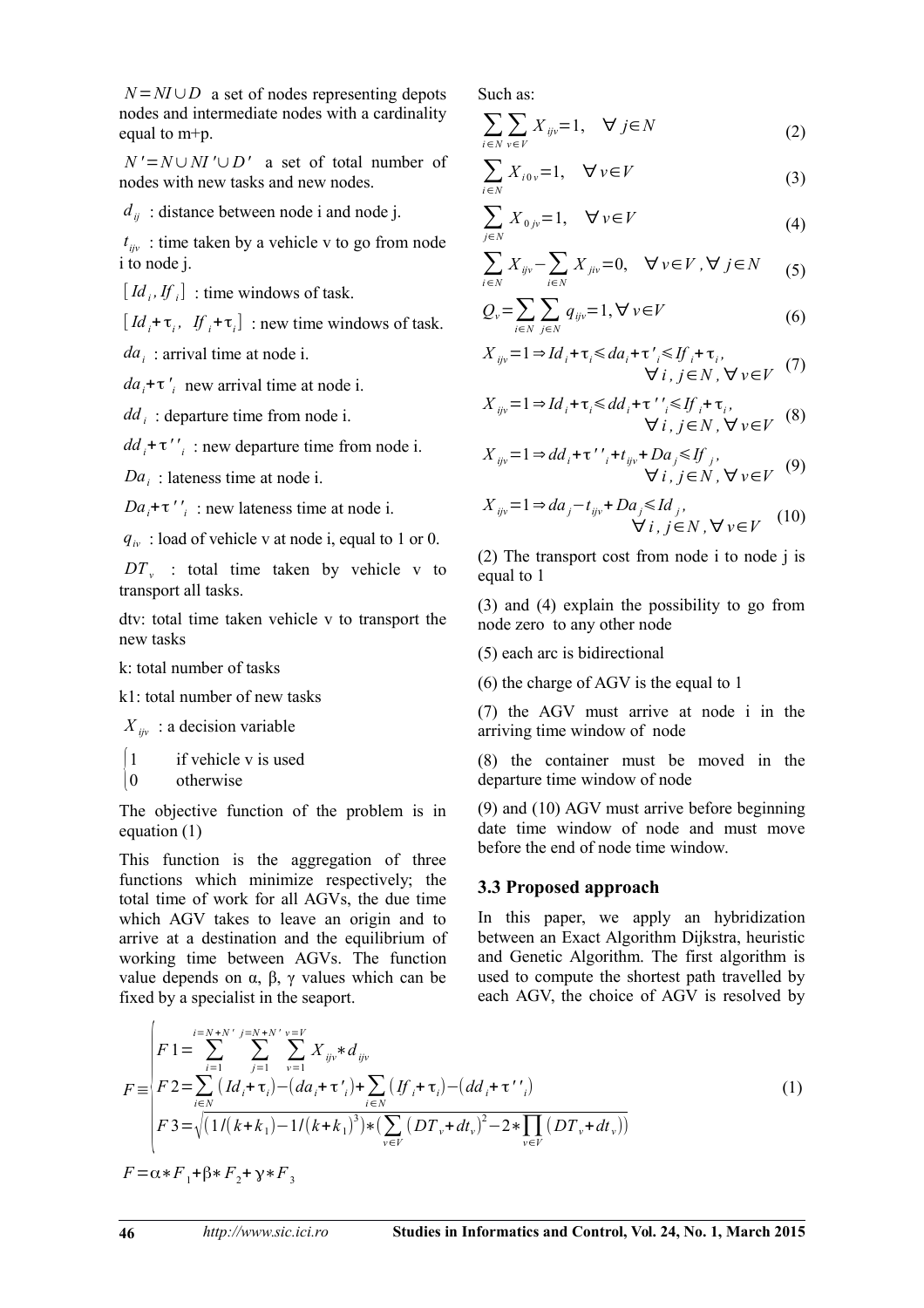the heuristic and the Genetic Algorithm is used to optimize the dispatching of containers to AGVs, by its operators of cross-over and mutation. This approach is applied to calculate the global multi-objective function value which is the aggregation of three functions corresponding respectively to total working time, equilibrium of charge between AGVs and respect of task time window. The criterion of total working time is the time made by all AGVs to move all containers from their initial positions to their final positions. The equilibrium of AGVs charges criterion consists in minimizing the difference in working time between the AGVs, because the vehicle autonomous so it is very important to minimize its energy consumption. The respect of time windows criterion minimizes the delays of time on the operation of moving a container from its initial position to its final position.

#### **3.4 Hybrid approach: GA & DIJK & HEUR**

- 3. Choose a task by precedence constraint
- 4. Choose the nearest available AGV
- 5. Compute the shortest path for AGVs
- 6. Repeat steps 1 through 4 for the N tasks
- 7. Compute the objective function:  $F_{\text{cost}} = \lambda * d_{\text{empty}} + \mu * d_{\text{full}}$
- 8. Generate random initial population by changing the initial positions of AGVs at the beginning of each solution
- 9. Apply the GA with its operator's selection, crossover and mutation
- 10. Correct whenever individuals are after crossover and mutation by computing the shortest path for dempty
- 11. Stop algorithm, when the solution becomes constant during an important number of generations

#### **3.5 Extended approach for tasks insertion**

The assignment of tasks to AGVs is by choosing the nearest available AGV through applying a heuristic and each AGV have to take the shortest path computed by Dijkstra algorithm. The initial population of the genetic algorithm is chosen randomly.

(step1 to step7): from GA & DIJK & HEUR

8. Insertion of new tasks

- 9. Update solutions and genetic algorithm population
- 10. step 8 from GA & DIJK & HEUR
- 11. step 9 from GA & DIJK & HEUR

## **4. Experimental Studies**

When the movement in the port is very dynamic, especially if the number of ships arriving each day at the terminal is big, it is possible that some ships arrive with lateness. As a consequence, all other next ships will be unloaded in tardiness. The accumulation of time lateness can be big and it can have a serious consequence. An important problem caused by this tardiness, a ship arrives at the terminal and no equipment, no depot or storage zones are available for the unloading operation. This problem will be more serious if the containers have a transfer date priority. An urgent solution can be proposed to solve this problem is to create some temporary depots of some previous containers in order to accelerate the loading or unloading operations and have a storage zones available as soon as possible. To show the performance of our approach in this problem, in particular when the depots are not fixed in advance or fixed in advance but was changed during the operation of containers transportation, we make a comparison study of the approach convergence between two cases: when the depots are fixed in advance and when the depots positions are not fixed.

### **4.1 Scenario**

The application of these approaches is made with a computer having 2GO of RAM memory and 1.5GHz processor speed. The language application is C++. We tested the approaches with 20 tasks and 4 AGVs. The genetic algorithm parameters are: the probability of individuals selected from every population for crossing is 0.7 and the probability of individuals selected for mutation is 0.1. For each case, we make the average of ten running tests and then we computed the objective function value variation with generation number variation. The matrix representing the distances between nodes in the port will be showed in Appendix.

### **4.2 Non fixed depots**

The numerical tests in this case are made with the big port model described previously,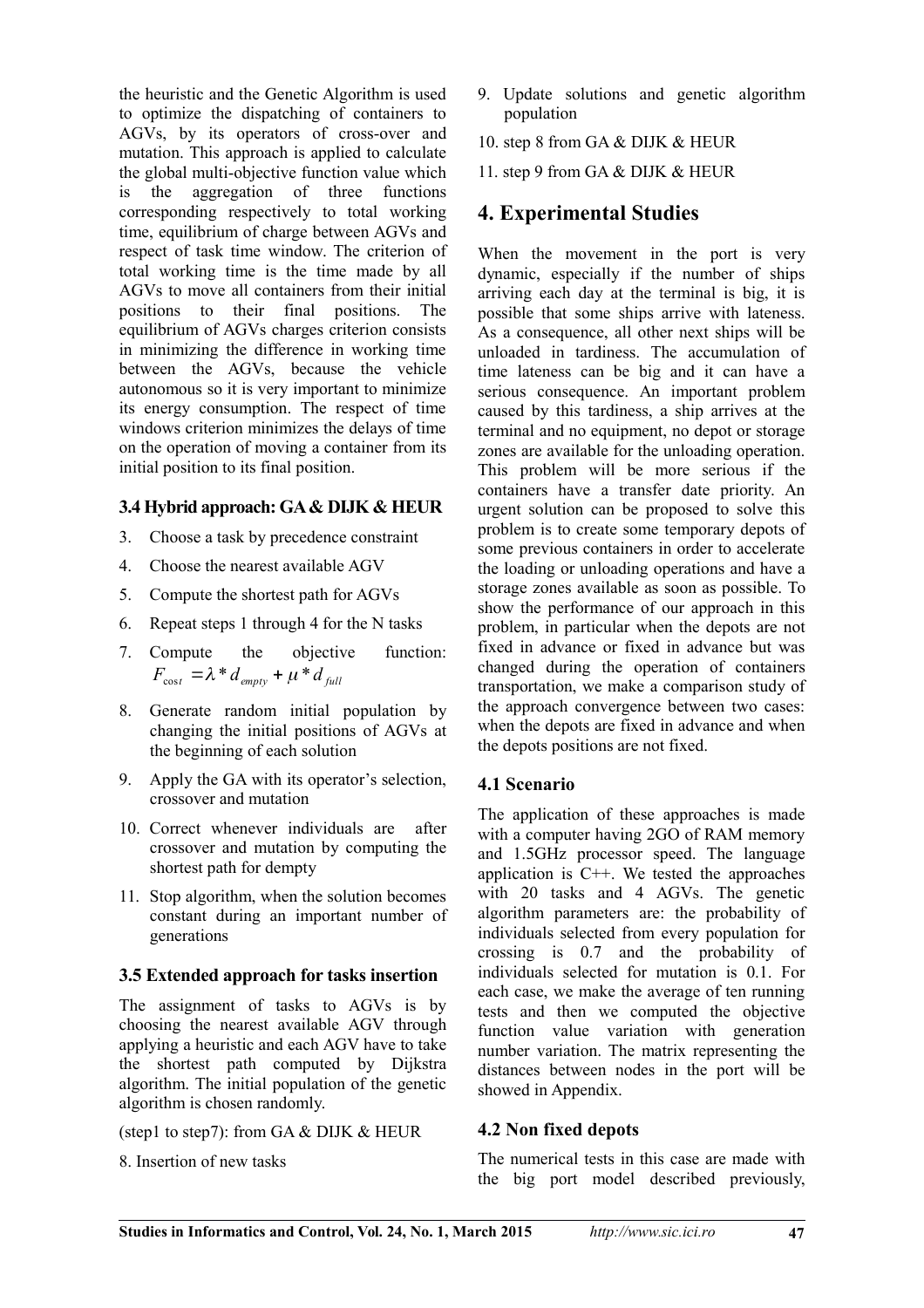because it is more possible to have the dynamicity in big port than in small one. The comparison study is made between two cases: In the first case, the depots are fixed in advance, but in the second case we choose randomly the depots of loading and unloading. This event can also happen when a vehicle is breakdown and is obliged to dispose the container in any position of the port. The depots fixed in advance must be changed and a new task appears which consist to transport the container from its current position to the final depot. The numerical results in Figure 1 show the convergence of the proposed approach with fixed depots and non fixed depots. These tests show the robustness of our approach with changeable depots positions.



Figure 1: Results of GA & DIJK & HEUR Approach in big port

The application of our approach with fixed depots and not fixed depots shows an important difference in initial solution values. When the number of depots is fixed at 4 for example, the initial solution is equal to 16.2, but for nonfixed depots, the initial solution value is equal to 12. Although this difference, our approach converges in the two cases after some generations. The convergence in the case of fixed depots is earlier than of non-fixed depots. But the final solution with non-fixed depots is better than the fixed depots solution.

#### **4.3 Non static number of tasks**

In the big port, any lateness of the loading or unloading operation of a ship will be translated to the next ships. This event may cause the arriving of some ships in the same time which can cause the non-existing of vehicles necessary for transporting containers. If the containers corresponding of a ship are urgent, we need to apply the procedure of containers insertion to vehicles in order to serve these containers as soon as possible.

These numerical results show the performance of our approach to adding a number of tasks during the genetic algorithm evolution. It shows the ability of this approach to converge

to the best solution, after receding from the solution obtained before the insertion of tasks which is near the best solution. In comparison with the result of 30 tasks, the insertion of 10 tasks to the 20 initial tasks doesn't prevent it to converge. There is a difference in the best solution between the two cases: when the number of tasks is 30 from the beginning of the approach execution and when some new tasks are added during the approach execution.



Figure 2: Results of GA & DIJK & HEUR Approach after tasks insertion

### **4.4 Disturbance in the port network**

In the dynamic environment, during the approach execution, it is possible that some nodes failed, so the paths including these nodes are unavailable. In order to continue the approach execution, we propose to choose other nodes and other paths which are not obligatory the shortest. The genetic algorithm continues its generation after this event, in order to find the best solution by its operators of cross-over and mutation. We propose to use some random paths to replace the shortest paths unavailable. For example in this test, in the 50th generation of genetic algorithm, some nodes become unavailable; we exchanged it by others and continue the approach execution.



When there are some nodes unavailable following a disturbance, the shortest paths containing these nodes will be also unavailable. As a consequence, all the AGVs taking this path will be obliged to choose other path in order to move to the container initial position or to transport it to its final position. The solution obtained is not better than the solution without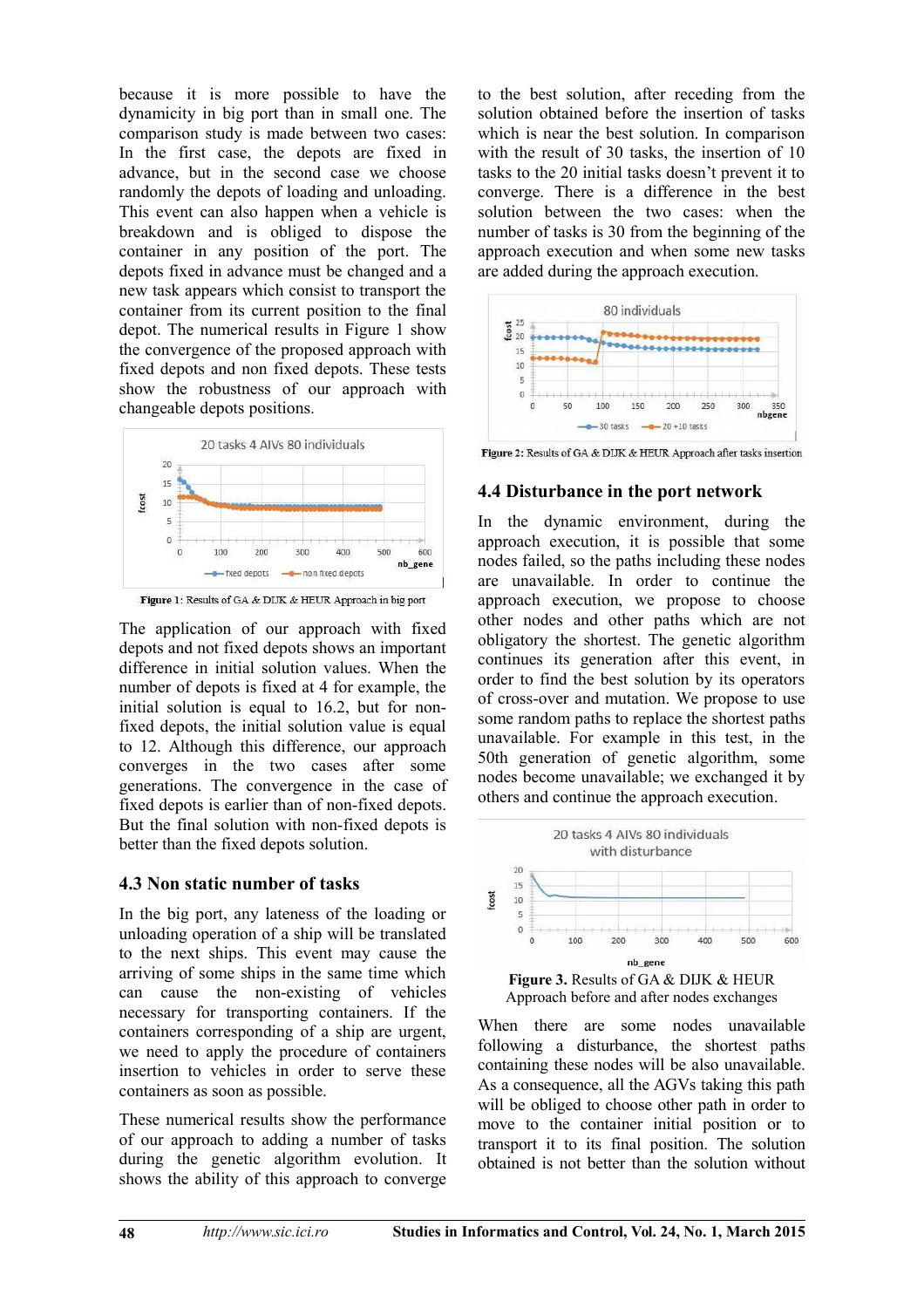disturbance because in this case obviously, the shortest path is used. The initial solution with disturbance is better than the solution without disturbance, but rapidly, the solution without traffic network will be better. This amelioration is made because the operators of genetic algorithm through the generations. These numerical results show the performance of our approach to find the best solution also in the presence of network disturbance.

# **5. Conclusion and Perspectives**

We propose in this work a hybrid approach: GA & DIJK & HEUR to solve the problem of assigning containers to AGVs in the dynamic enviromenet of a containers terminal. The real live in the port is not usually static; it's very dynamic specially when there is a big port. In order to propose an efficient system, we studied the robustness of our system in a dynamic environment. The dynamic environment of port can be in different forms: the non fixed depots and the non fixed number of containers transported by each AGV and the change of network port state. For each case, our proposed approach was extended to be adaptable to the environment modification. The numerical results show a good performance of our proposed approach for all cases. By analogy to this transport system in a terminal containres, we propose the idea to apply this approach to transport containers in the airport. There are some AGVs which transport the baggages or containers from the flight position to the airport or inversely. Each vehicle has a path to travel, this path must be optimal in order to minimize the transport time. Also each vehicle has a set of bags to transport, but in general all these bags must be taken from the one position to the one destination because a vehicle can transport only the bags corresponding to one flight. The important difference with maritime port is the high degree of dynamicity in the airport.

# **REFERENCES**

- 1. STEENKEN, D., S. VOB, R. STAHLBOCK, **Container Terminal Operation and Operations Research - A Classification and Literature Review**, Operational Research Spectrum, vol. 26, 2004, pp. 3-49.
- 2. RASHIDI, I. H., E. P. K. TSANK, **Container Terminals: Scheduling Decisions, Their Formulation and**

**Solutions**, submitted in Journal Scheduling and Engineering, 2006.

- 3. EROL, R., C. SAHIN, A. BAYKASOGLU, V. KAPLANOGLU, **A Multi-agent based Approach to Dynamic Scheduling of Machines and Automated Guided Vehicles in Manufacturing Systems**. Applied Soft Computing, vol. 12(6), 2012, pp. 1720-1732.
- 4. FISHER, M., **Vehicle Routing**, in Ball, M. O., Magnanti, C. L., Monma, C. L., Nemhauser, G. L. (eds.) Network Routing, Amsterdam, Elsevier, 1995, pp. 1-33.
- 5. LUCAS, B. B., R. R. EDILSON, E. KATO, **A Multi-Agent System using Fuzzy Logic to Increase AGV Fleet Performance in Warehouses**. International Conference on Fuzzy Systems, 2008, pp. 2291-2298.
- 6. GOTTING, H. H., **Automation and Steering of Vehicles in Ports**. Port Technology International, vol. 10, 2000, pp. 101-111.
- 7. FAZLOLLAHTABAR, H., N. MAHDAVI-AMIRI, **An Optimal Path in a Bi-criteria AGV-based Flexible Job-shop Manufacturing System Having Uncertain Parameters**. International Journal of Industrial System Engineering, vol. 13(1), 2013, pp. 27-55.
- 8. MEERSMANS, P. J. M., A. P. M. WAGELMANS, **Effective Algorithms for Integrated Scheduling of Handling Equipment at Automated Container Terminals**. ERIM Report Series Research in Management ERS-2001-36-LIS, Erasmus University Rotterdam, 2001.
- 9. ZAGHDOUD, R., K. MESGHOUNI, S. C. DUTILLEUL, K. ZIDI, K. GHEDIRA, **A Multi-objective Approach for Assignment Containers to AGVs in a Container Terminal**, The 2013 IEEE International Conference**,** Manchester, UK 13 - 16 October 2013.
- 10. ZAGHDOUD, R., K. MESGHOUNI, S. C. DUTILLEUL, K. ZIDI, K. GHEDIRA, **Optimization Problem of Assignment Containers to AGVs in a Container Terminal**, 13th Symposium in Control in Transportation Systems, Bulgaria, 2012.